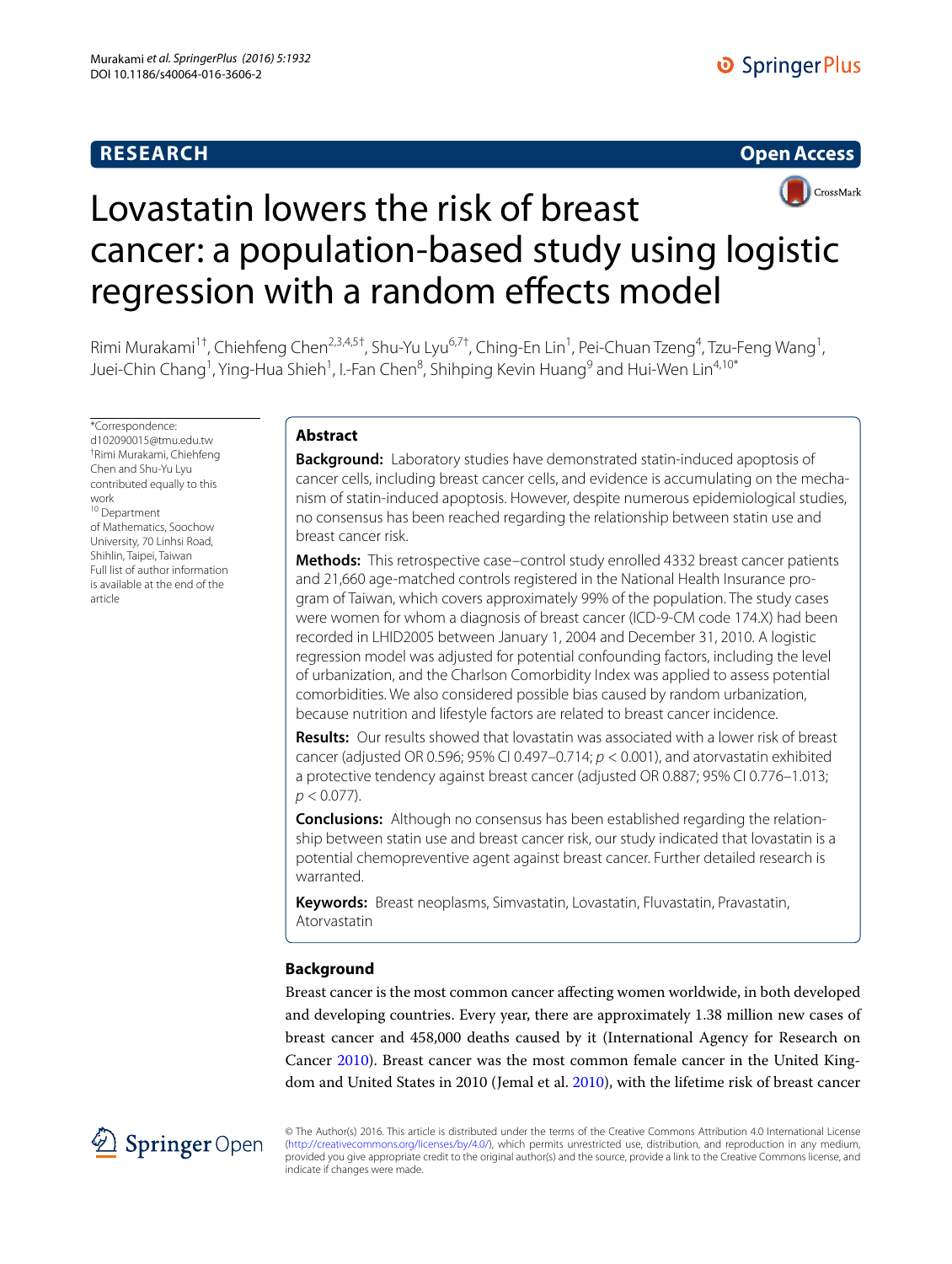for women in the United Kingdom being 1 in 8 (Cancer Research UK [2013](#page-8-2)). In Taiwan, breast cancer is the fourth leading cancer (in both sexes combined), and the government recommends free mammogram screening for all women over 40 years of age once every 2 years (Health Promotion Administration [2010;](#page-8-3) Ng [2011](#page-9-0)).

Studies, including large-scale randomized trials, have investigated potential preventive agents against breast cancer. However, identifying an agent that will be accepted by patients for primary prevention is challenging (Higgins et al. [2012](#page-8-4)). Statins are widely prescribed for managing chronic hypercholesterolemia and associated morbidities. After patients begin taking statins, they commonly use these agents for a long time (Ahern et al. [2011\)](#page-8-5). If statins were proven to have a protective effect against breast cancer, then this added incentive may increase patient compliance. In high-risk populations, statins may be feasible agents to help prevent breast cancer. Thus, there is increasing interest in the potential effects of statins on breast cancer (Campbell et al. [2006\)](#page-8-6), and proving a connection between statin use and breast cancer risk would have major public health implications.

In this study, the risk of breast cancer is statistically evaluated for statin users and nonusers in Taiwan, as well as for each statin.

## **Methods**

## **Study population and study design**

A retrospective case–control design was used. The cases and controls were retrieved from the Longitudinal Health Insurance Database 2005 (LHID2005), which is part of the Taiwanese NHI Database. The NHI program covers approximately 99% of the population of Taiwan, with over 22 million enrollees. LHID2005 comprises a random sample of 1 million of these, and includes data on ambulatory care, inpatient care, demographics, diagnostic codes, prescription details, and the expenses incurred by enrollees.

The study cases were women for whom a diagnosis of breast cancer (ICD-9-CM code 174.X) had been recorded in LHID2005 between January 1, 2004 and December 31, 2010. The ICD-9-CM codes had all been recorded by trained physicians on the basis of pathological evidence. To ensure the validity of the breast cancer diagnoses, only patients who received at least two consistent diagnoses of breast cancer were selected. The study did not include patients only diagnosed once because they may have been too sick or in the late stage of the disease, which was not our study focus. In addition, patients younger than 18 years were excluded from the study. As a result, 4332 breast cancer patients were included in the study.

Controls were selected from among the remaining women in the LHID2005. Women were excluded if they had been diagnosed with breast cancer. The 21,660 participants selected were matched with the cases in a ratio of five to one according to age at the time of diagnosis (18–30, 31–40, 41–50, 51–60, 61–70, and >70 years) and the year at cohort entry from the remaining patients without a diagnosis of breast cancer in the LHID 2005.

#### **Medication exposure**

Exposure to statins and other medications was identified using a drug prescription database. Cases and controls were considered to have been exposed to statins if they received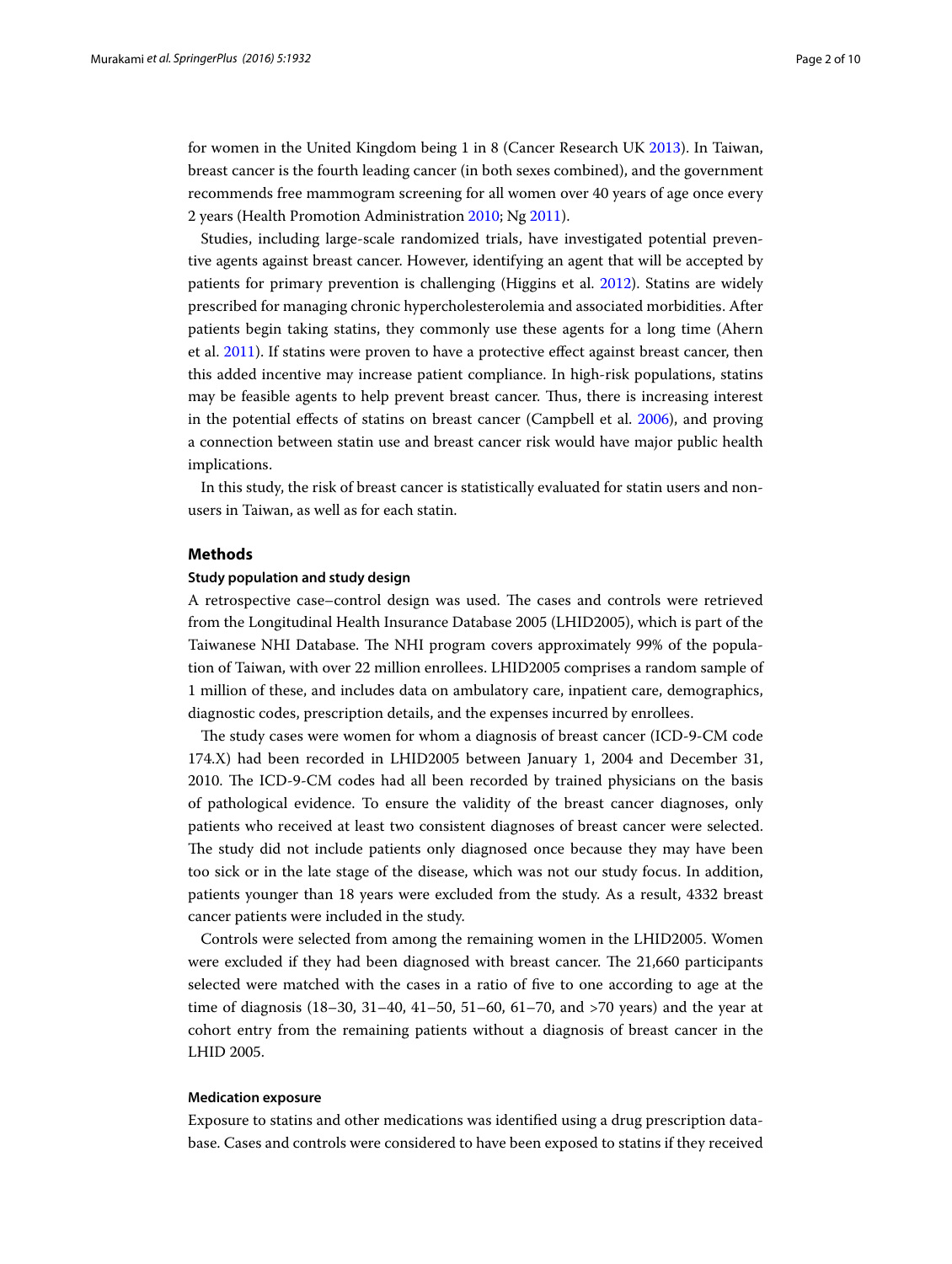them within the 3 years prior to the index date, which was the date of the breast cancer diagnosis for the cases or, for the controls, the date on which the matched case received a breast cancer diagnosis. The statins included simvastatin (ATC code C10AA01), lovastatin (ATC code C10AA02), pravastatin (ATC code C10AA03), fluvastatin (ATC code C10AA04), and atorvastatin (ATC code C10AA05).

The Charlson Comorbidity Index (CCI) score was assessed according to the 16 Charlson comorbidities (Quan et al. [2005\)](#page-9-1) including myocardial infarction, congestive heart failure, peripheral vascular disease, cerebrovascular disease, dementia, chronic pulmonary disease, connective tissue disease-rheumatic disease, peptic ulcer disease, mild liver disease, diabetes, paraplegia and hemiplegia, renal disease, moderate or severe liver disease, metastatic carcinoma, AIDS/HIV, using diagnoses (excluding cancer) recorded in the NHI before the index date. Other covariates of interest, including age and urbanization level, were obtained for all the cases and controls.

### **Statistical analysis**

The cluster random effect of urbanization often affects estimates of bias in clinical research. In this study, we took into consideration the bias caused by random urbanization through the following proposed model: logit( $P(Y_{ij} = 1|u_i) = \alpha + u_i + \beta X_{ij}$ , where  $Y_{ij} = 1$  denoted obtained breast cancer, and  $u_i$  (for  $i = 1, 2, ..., 5$ ) denotes a vector of urbanization random effects, which are normally distributed. X denotes covariates of interest in the model. A logistic regression model coupled with a random urbanization effects model, urbanization  $u_i \sim N(0, \sigma_u^2)$  was used to compare our proposed model with the traditional logistic regression model. The model selection index, Akaike information criterion (AIC), of our proposed model was significantly lower than that of the traditional logistic regression model, indicating the superiority of our proposed model.

Group differences were identified using Pearson's Chi squared test. Patients were reanalyzed after stratification according to their history of statin use, and a logistic regression with a random effects model was applied after adjusting for potential confounding. All analyses were performed using the R package and SAS statistical package (SAS System for Windows, version 9.1.3, SAS Institute, Cary, NC, USA). A two-tailed *p* < 0.05 indicated statistical significance.

## **Results**

We assessed data collected from 4332 breast cancer patients and 21,660 age-matched controls. Comorbidities were determined using the CCI (Table [1](#page-3-0)) and by applying the diagnoses recorded in LHID2005. The patients with breast cancer exhibited higher rates of comorbid dementia ( $p = 0.004$ ), chronic pulmonary disease ( $p = 0.009$ ), mild liver disease ( $p < 0.001$ ), and metastatic carcinoma ( $p < 0.001$ ) than did the controls, as well as a significantly higher CCI score (1.63  $\pm$  1.58 vs. 1.48  $\pm$  1.55; *p* < 0.001). Significantly more patients with breast cancer used statins than did women in the comparison cohort (15.8 vs. 14.6%; *p* < 0.001).

Results of the analysis, stratified according to statin use (simvastatin, lovastatin, pravastatin, fluvastatin, or atorvastatin), are given in Table [2](#page-4-0). The adjusted odds ratio (OR) for breast cancer among lovastatin users was 0.596 (95% CI 0.497–0.714), which was lower than that for the subjects who did not use lovastatin. Simvastatin, pravastatin,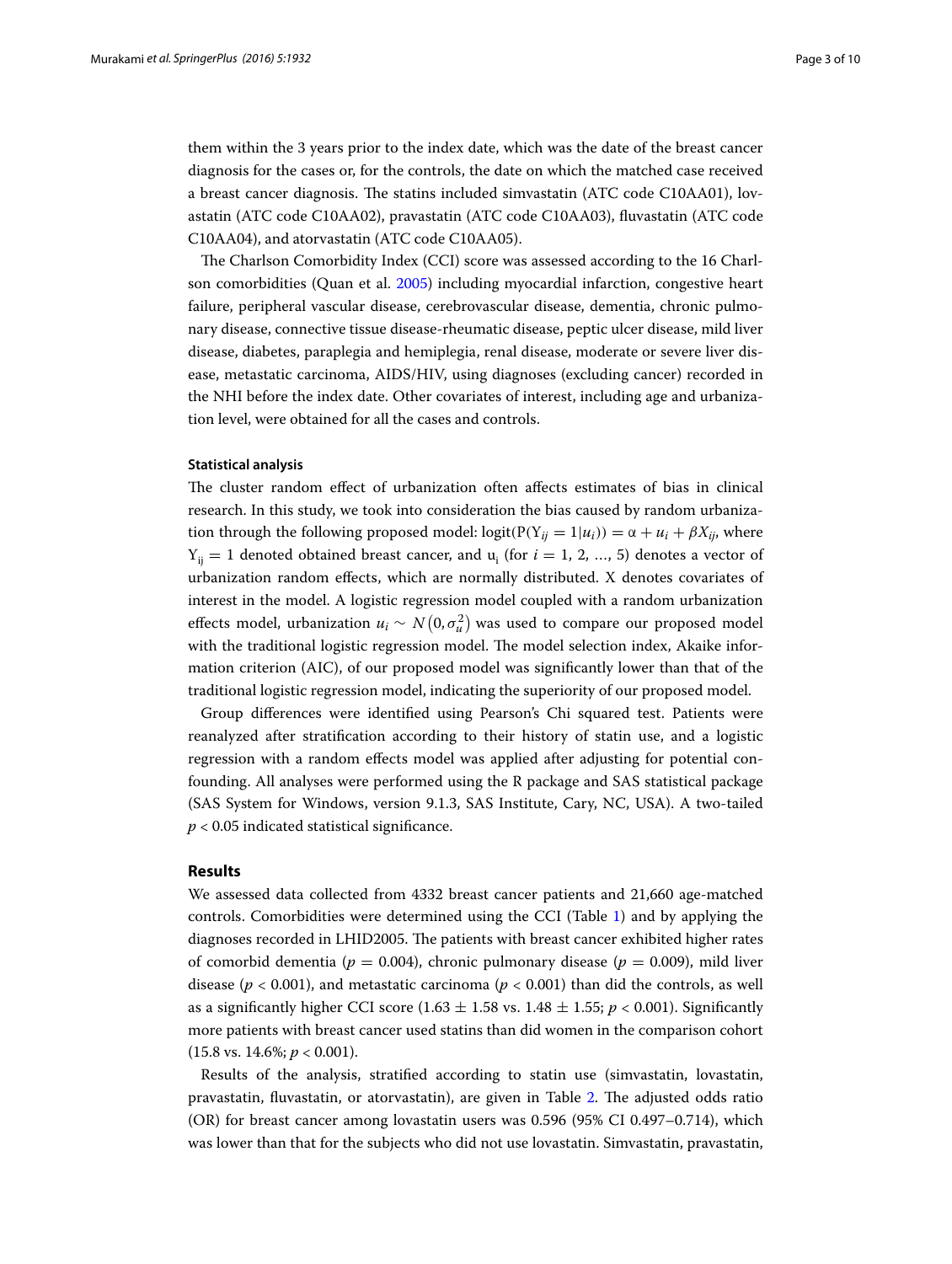| <b>Baseline variable</b>                    | <b>Breast cancer</b><br>patients<br>$n = 4332$ |      | <b>Control patients</b><br>$n = 21,660$ |      | p value |
|---------------------------------------------|------------------------------------------------|------|-----------------------------------------|------|---------|
|                                             | No                                             | %    | No                                      | %    |         |
| Characteristics                             |                                                |      |                                         |      |         |
| Age (years)                                 |                                                |      |                                         |      |         |
| $18 - 30$                                   | 68                                             | 1.6  | 340                                     | 1.6  |         |
| $31 - 40$                                   | 428                                            | 9.9  | 2140                                    | 9.9  |         |
| $41 - 50$                                   | 1402                                           | 32.4 | 7010                                    | 32.4 |         |
| $51 - 60$                                   | 1306                                           | 30.1 | 6530                                    | 30.1 |         |
| $61 - 70$                                   | 721                                            | 16.6 | 3605                                    | 16.6 |         |
| >70                                         | 407                                            | 9.4  | 2035                                    | 9.4  |         |
| Urbanization level                          |                                                |      |                                         |      | < 0.001 |
| Urban 1                                     | 1681                                           | 38.8 | 6857                                    | 31.7 |         |
| Urban 2                                     | 1273                                           | 29.4 | 6348                                    | 29.3 |         |
| Urban 3                                     | 566                                            | 13.1 | 3049                                    | 14.1 |         |
| Urban 4                                     | 455                                            | 10.5 | 2994                                    | 13.8 |         |
| Urban 5-7                                   | 357                                            | 8.2  | 2412                                    | 11.1 |         |
| Comorbid medical disorders CCI              |                                                |      |                                         |      |         |
| Myocardial infarction                       |                                                |      |                                         |      | 0.206   |
| Yes                                         | 24                                             | 0.6  | 158                                     | 0.7  |         |
| No                                          | 4308                                           | 99.4 | 21,502                                  | 99.3 |         |
| Congestive heart failure                    |                                                |      |                                         |      | 0.179   |
| Yes                                         | 269                                            | 6.2  | 1466                                    | 6.8  |         |
| No                                          | 4063                                           | 93.8 | 20,194                                  | 93.2 |         |
| Peripheral vascular disease                 |                                                |      |                                         |      | 0.160   |
| Yes                                         | 199                                            | 4.6  | 1108                                    | 5.1  |         |
| No                                          | 4133                                           | 95.4 | 20,552                                  | 94.9 |         |
| Cerebrovascular disease                     |                                                |      |                                         |      | 0.191   |
|                                             |                                                |      |                                         |      |         |
| Yes                                         | 447                                            | 10.3 | 2385                                    | 11.0 |         |
| No                                          | 3885                                           | 89.7 | 19,275                                  | 89.0 |         |
| Dementia                                    |                                                |      |                                         |      | 0.004   |
| Yes                                         | 87                                             | 2.0  | 601                                     | 2.8  |         |
| No                                          | 4245                                           | 98.0 | 21,059                                  | 97.2 |         |
| Chronic pulmonary disease                   |                                                |      |                                         |      | 0.009   |
| Yes                                         | 1217                                           | 28.1 | 5665                                    | 26.2 |         |
| No.                                         | 3115                                           | 71.9 | 15,995                                  | 73.8 |         |
| Connective tissue disease-rheumatic disease |                                                |      |                                         |      | 0.587   |
| Yes                                         | 323                                            | 7.5  | 1564                                    | 7.2  |         |
| $\rm No$                                    | 4009                                           | 92.5 | 20,096                                  | 92.8 |         |
| Peptic ulcer disease                        |                                                |      |                                         |      | 0.057   |
| Yes                                         | 1470                                           | 33.9 | 7028                                    | 32.4 |         |
| $\rm No$                                    | 2862                                           | 66.1 | 14,632                                  | 67.6 |         |
| Mild liver disease                          |                                                |      |                                         |      | < 0.001 |
| Yes                                         | 1240                                           | 28.6 | 4849                                    | 22.6 |         |
| $\rm No$                                    | 3092                                           | 71.4 | 16,762                                  | 77.4 |         |
| Diabetes                                    |                                                |      |                                         |      | 0.065   |
| Yes                                         | 945                                            | 21.8 | 4455                                    | 20.6 |         |
| No                                          | 3387                                           | 78.2 | 17,205                                  | 79.4 |         |

<span id="page-3-0"></span>**Table 1 Baseline variables included demographic characteristics and comorbid medical disorders for two cohorts (n = 25,992)**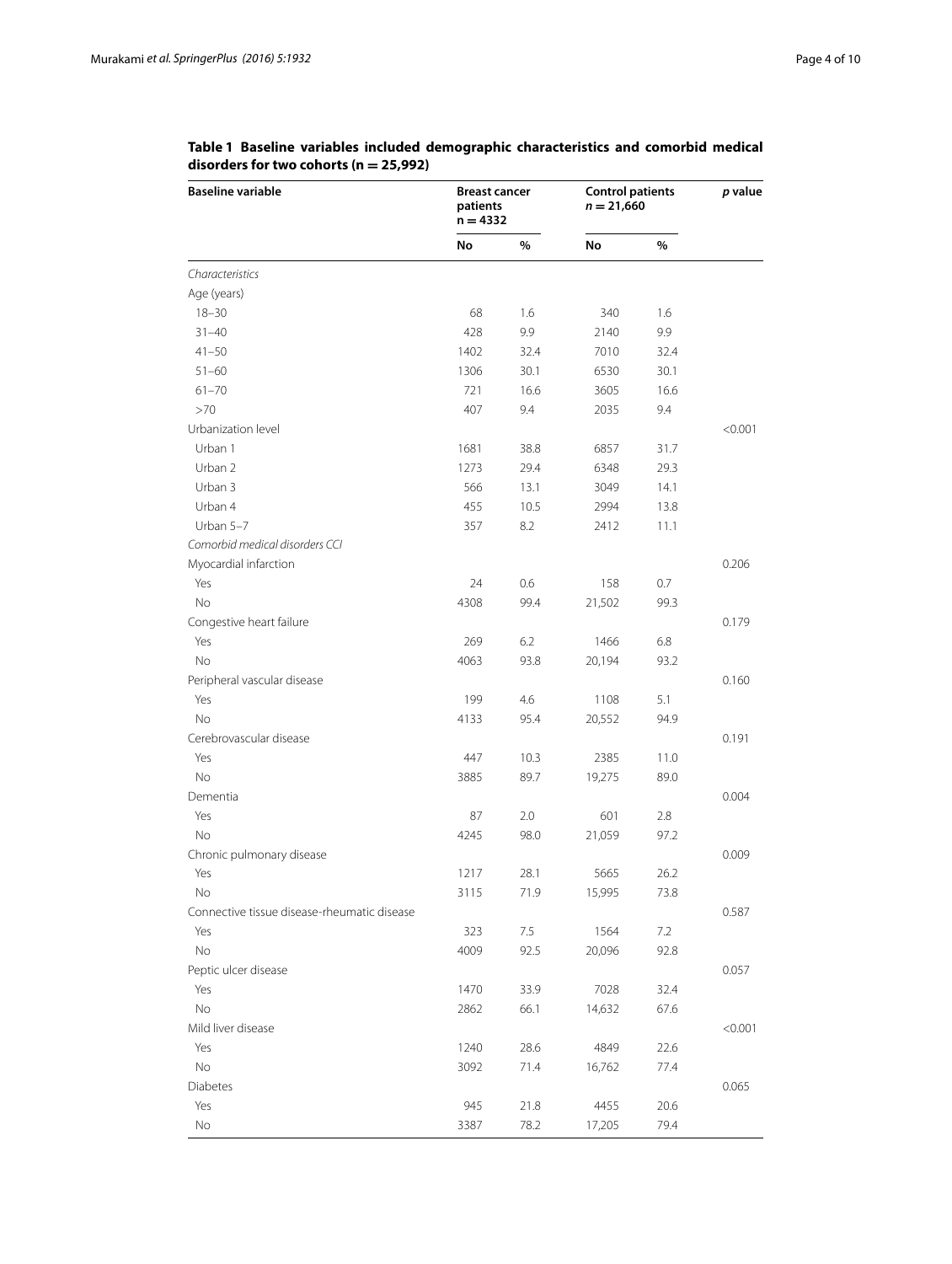| <b>Baseline variable</b>         | <b>Breast cancer</b><br>patients<br>$n = 4332$ |        | <b>Control patients</b><br>$n = 21,660$ |        | p value |
|----------------------------------|------------------------------------------------|--------|-----------------------------------------|--------|---------|
|                                  | No                                             | %      | No                                      | $\%$   |         |
| Paraplegia/hemiplegia            |                                                |        |                                         |        | 0.420   |
| Yes                              | 99                                             | 2.3    | 543                                     | 2.5    |         |
| <b>No</b>                        | 4233                                           | 97.7   | 21,117                                  | 97.5   |         |
| Renal disease                    |                                                |        |                                         |        | 0.188   |
| Yes                              | 180                                            | 4.2    | 1002                                    | 4.6    |         |
| <b>No</b>                        | 4152                                           | 95.8   | 20,658                                  | 95.4   |         |
| Moderate or severe liver disease |                                                |        |                                         |        | 0.781   |
| Yes                              | 14                                             | 0.3    | 78                                      | 0.4    |         |
| <b>No</b>                        | 4318                                           | 99.7   | 21,582                                  | 99.6   |         |
| Metastatic cancer                |                                                |        |                                         |        | < 0.001 |
| Yes                              | 339                                            | 7.8    | 94                                      | 0.4    |         |
| <b>No</b>                        | 3993                                           | 92.2   | 21,566                                  | 99.6   |         |
| AIDS/HIV                         |                                                |        |                                         |        | 1.000   |
| Yes                              | $\mathbf{0}$                                   | 0.0    | $\overline{2}$                          | 0.0    |         |
| No                               | 4332                                           | 100.0  | 21,658                                  | 100.0  |         |
| CCI score (SD)                   | 1.63                                           | (1.58) | 1.48                                    | (1.55) | < 0.001 |
| Medicine use                     |                                                |        |                                         |        |         |
| <b>Statins</b>                   |                                                |        |                                         |        | 0.045   |
| Yes                              | 632                                            | 14.6   | 3422                                    | 15.8   |         |
| No                               | 3700                                           | 85.4   | 18,238                                  | 84.2   |         |

## **Table 1 continued**

<span id="page-4-0"></span>**Table 2 Adjusted odds ratios (OR), and 95% confidence intervals (CIs) for breast cancer in multivariable logistic regression coupled with a random urbanization effects model and stratified by statins**

| Variable     | Presence of breast cancer  |                    |                 |         |  |  |  |
|--------------|----------------------------|--------------------|-----------------|---------|--|--|--|
|              | Case no (%)/control no (%) | <b>Adjusted OR</b> | 95% CI          | p value |  |  |  |
| Statins      |                            |                    |                 |         |  |  |  |
| Atorvastatin | 319(7.4)/1625(7.5)         | 0.887              | $0.776 - 1.013$ | 0.077   |  |  |  |
| Fluvastatin  | 143(3.3)/606(2.8)          | 1.118              | $0.919 - 1.356$ | 0.268   |  |  |  |
| Lovastatin   | 149(3.4)/1122(5.2)         | 0.596              | $0.497 - 0.714$ | < 0.001 |  |  |  |
| Pravastatin  | 102(2.4)/470(2.2)          | 1.043              | $0.831 - 1.304$ | 0.726   |  |  |  |
| Simvastatin  | 225(5.2)/1104(5.1)         | 1.037              | $0.886 - 1.215$ | 0.647   |  |  |  |
| CCI scores   |                            | 1.086              | $1.061 - 1.110$ | < 0.001 |  |  |  |

fluvastatin, and atorvastatin did not exhibit a statistically significant protective effect against breast cancer, although atorvastatin showed a protective tendency against breast cancer which did not reach statistical significance (adjusted OR 0.887; 95% CI 0.776– 1.013; *p* < 0.077).

## **Discussion**

Our population data revealed a potential protective effect of lovastatin against breast cancer in Taiwanese people. Differences in breast cancer incidence between different ethnicities cannot be ignored. From 2004 to 2008, the incidence rates of female breast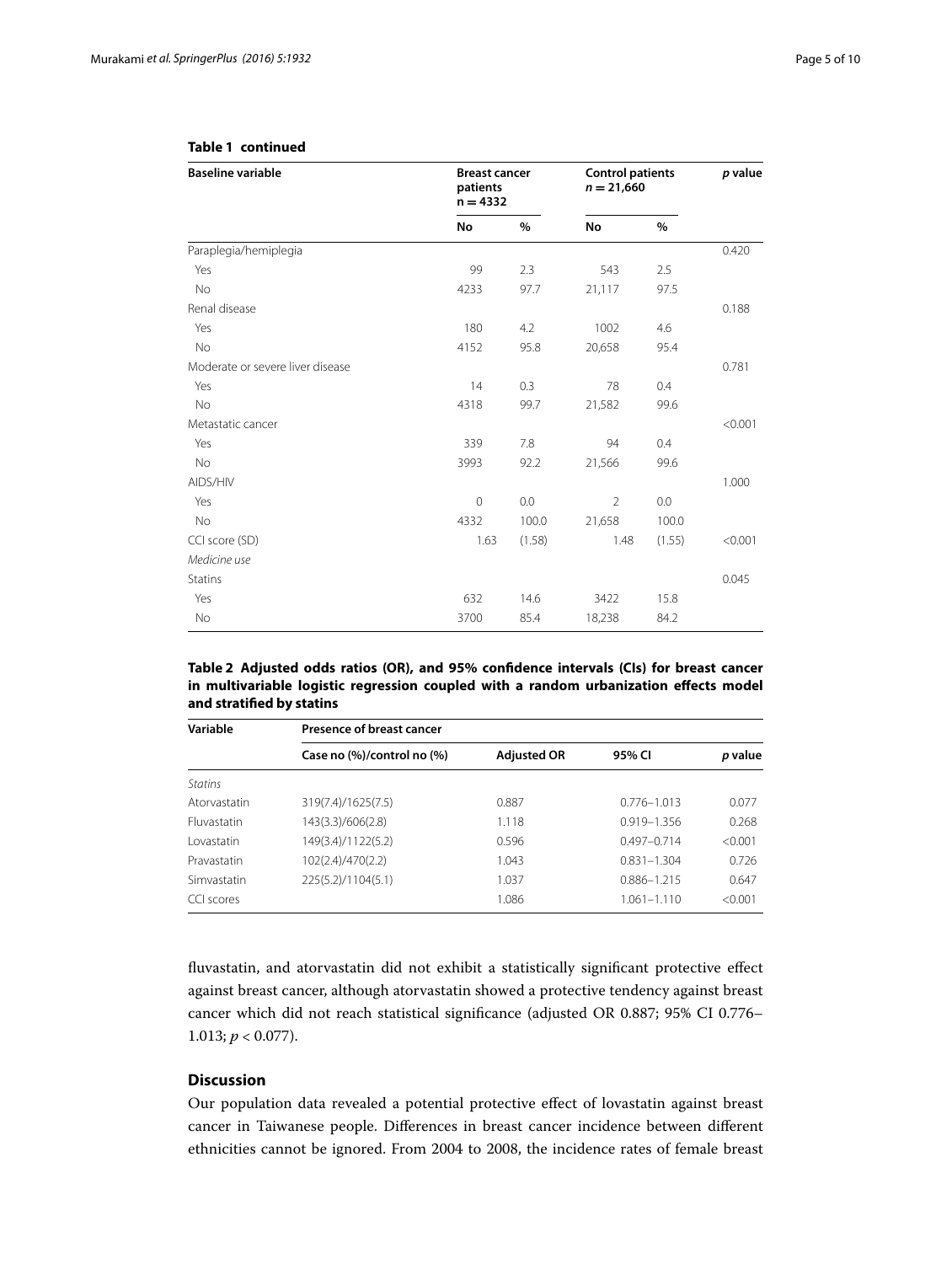cancer in the United States ranged from 84.9 to 125.4 cases per 100,000 women, with the lowest mortality from breast cancer observed in Asian Americans and Pacific Islanders (DeSantis et al. [2011](#page-8-7)). The association between statin use and breast cancer risk should therefore be evaluated in distinct ethnic populations.

In this study, we found that lovastatin produced a statistically significant protective effect against breast cancer after adjusting for potential confounding factors. Atorvastatin exhibited only a protective tendency against breast cancer. We proposed a logistic regression model coupled with a random urbanization effects model to take into account the potential bias caused by random urbanization, and we used the CCI to evaluate potential comorbidities. We also adjusted for the effect of urbanization, because nutrition and lifestyle are related to breast cancer incidence (Chajes and Romieu [2014\)](#page-8-8).

Our study analyzed the use of five statins based on a large population database of Taiwanese people, and found that lovastatin showed a protective effect against breast cancer. In contrast to the negative findings of other current studies looking at statins and breast cancer risk, the large sample size of our study enhanced the results and made possible the subgroup analysis of each statin. Because of the different chemical properties of lipophilic and hydrophilic statins, most previous studies classified statins into these two groups. However, to prove an association between statin use and the risk of breast cancer requires each statin to be examined individually.

Several studies have suggested reasons to explain why statins are potential chemopreventive agents. One study proposed that statins reduce the production of substances that are crucial for correct localization and translocation to cell membranes; in other words, statins can inhibit molecular signaling pathways (Denoyelle et al. [2001\)](#page-8-9).

In 1990, lovastatin and pravastatin were introduced to the Taiwanese market as the first 3-hydroxy-3-methylglutaryl-coenzyme A (HMG-CoA) reductase inhibitors (statins) (Li et al. [2010](#page-9-2)). The use of statins in Taiwan rapidly increased with the increasing need to prevent coronary heart disease. Most patients who take statins are likely to be long-term users because of their preventive effects, the main effect being to reduce plasma cholesterol levels by inhibiting a rate-limiting step in the cholesterol synthesis pathway. Statins interrupt the catalysis from HMG-CoA to mevalonate. The reduction of mevalonate contributes to a reduction of geranylgeranyl pyrophosphate (GGPP) and farnesyl pyrophosphate (FPP). These compounds have an important function in molecular signaling pathways in cancer cells. Increasing evidence has revealed that statins have another valuable effect in preventing cancer (Boudreau et al. [2007;](#page-8-10) Jafari et al. [2013](#page-8-11); Ahern et al. [2014](#page-8-12)). Various laboratory studies have demonstrated the statin-induced apoptosis of cancer cells, including breast cancer cells, with increasing evidence accumulating on the mechanism underlying this (Campbell et al. [2006;](#page-8-6) Corsini et al. [1995;](#page-8-13) Dimitroulakos et al. [2001;](#page-8-14) Niknejad et al. [2007](#page-9-3); Woditschka et al. [2010;](#page-9-4) Ma et al. [2012](#page-9-5); Niknejad et al. [2014](#page-9-6)). Preclinical findings favor the possibility that lovastatin exerts anticancer effects, including effects against breast cancer. However, despite numerous epidemiological studies, no consensus has been established regarding the relationship between statin use and breast cancer risk (Undela et al. [2012](#page-9-7)). A population-based, case–control study by Boudreau et al. involving 1982 postmenopausal women did not support an association between statin use and breast cancer risk. However, they suggested that long-term statin use (for longer than 5 years) was associated with a slight decrease in the risk of breast cancer (Boudreau et al. [2004](#page-8-15)). Recently, a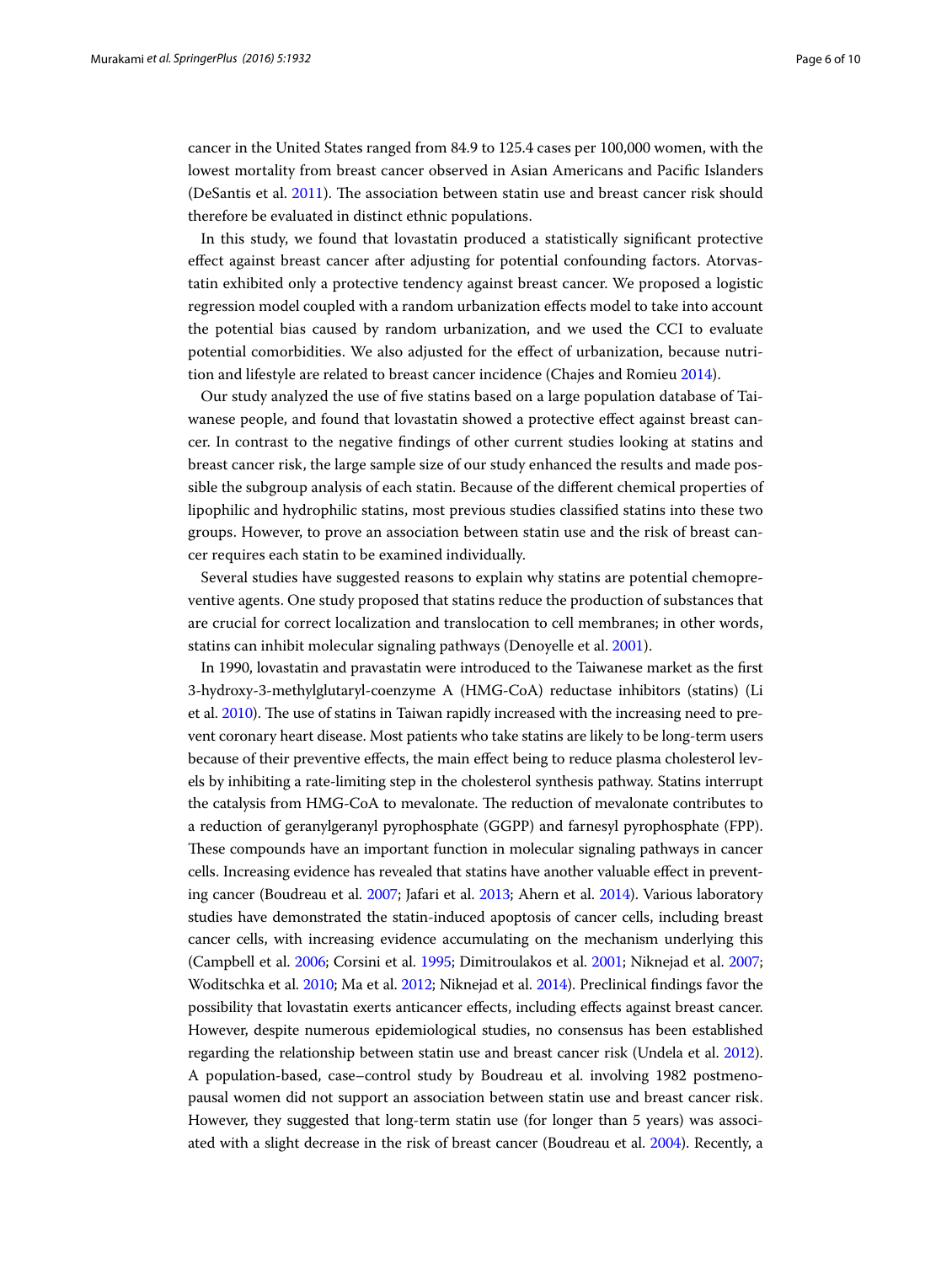population-based case–control study using a nationwide cohort was conducted in Taiwan and found no evidence of an association between statin use and breast cancer (Chan et al. [2014\)](#page-8-16). That study included only patients who were aged at least 50 years, which was a narrower range of age compared to our study. Furthermore, it did not analyze each statin individually. In contrast, Pocobelli et al. reported that patients who used fluvastatin (and no other lipophilic statin) for less than 5 years exhibited a lower risk of breast cancer than did nonusers (Pocobelli et al. [2008](#page-9-8)). The Women's Health Initiative cohort study conducted by Cauley et al. reported that users of lipophilic statins (e.g., lovastatin, simvastatin, and atorvastatin) exhibited an 18% lower breast cancer incidence than did nonusers (Cauley et al. [2006\)](#page-8-17). However, after the same cohort was followed up, it was concluded that lipophilic statin users exhibited no significant reductions in breast cancer risk (Desai et al. [2013](#page-8-18)). Woditschka et al. investigated the association between the risk of specific breast cancer subtypes and lipophilic statin use, and concluded that lipophilic statin users exhibited no reduction in the risk of any breast cancer subtype (Woditschka et al. [2010](#page-9-4)). Kwan et al. reported that the risk of breast cancer recurrence in all statin users decreased with increasing duration of use after diagnosis (Kwan et al. [2008](#page-8-19)). In addition, the use of lipophilic statins, particularly simvastatin, was associated with significantly reduced breast cancer recurrence rates in a Danish nationwide cohort study (Ahern et al. [2011](#page-8-5)). In contrast, one case–control study observed a significantly increased risk of breast cancer in postmenopausal obese women who used lipophilic statins (Eaton et al. [2009\)](#page-8-20). The hypothesis that there is no association between statin use and breast cancer risk has been supported by most observational and epidemiological studies, including three meta-analyses (Undela et al. [2012](#page-9-7); Bonovas et al. [2005;](#page-8-21) Dale et al. [2006\)](#page-8-22). However, organ specificities for the pleomorphic and cholesterol-lowering effects have been observed, although the mechanism for this organ specificity is unknown.

Lovastatin, the first statin isolated (in 1979), has been used clinically for more than two decades and its lipid-lowering and other pleomorphic effects have been thoroughly studied (Corsini et al. [1995](#page-8-13); Boudreau et al. [2004](#page-8-15)). Meanwhile, the effect of lovastatin on apoptosis has been carefully investigated (Corsini et al. [1995](#page-8-13)). One study examined 59 cell lines for sensitivity to lovastatin-induced apoptosis, and demonstrated that it was tumor specific (Dimitroulakos et al. [2001](#page-8-14)). The mechanism of lovastatin-induced apoptosis has been reported in several studies. Laboratory studies using mouse models of breast cancer demonstrated that lovastatin inhibits tumor growth and metastasis (Woditschka et al. [2010](#page-9-4)). Niknejad et al. identified transcription factors that play a crucial role in lovastatininduced apoptosis in head and neck squamous cell carcinoma cell lines (Niknejad et al. [2007](#page-9-3)), and multiple stress pathways were found to regulate the cytotoxic effects of lovastatin in squamous cell carcinoma cell lines (Ma et al. [2012](#page-9-5)). Another study reported that certain substances enhanced lovastatin-induced apoptosis (Niknejad et al. [2014\)](#page-9-6). It has been shown that lovastatin inhibited cell invasion and cell proliferation in breast cancer cell lines (Kang et al. [2009](#page-8-23); Klawitter et al. [2010\)](#page-8-24). Thus, preclinical findings support the possibility that lovastatin exerts anticancer effects, including effects against breast cancer cells. However, it should be taken into consideration that cancer cell lines in preclinical studies are exposed to high concentrations of lovastatin, typically ten to one hundred times higher than therapeutic levels (Cho et al. [2011\)](#page-8-25). Organ specificity for lovastatin's cholesterol-lowering effect has been reported by several studies, and statins have been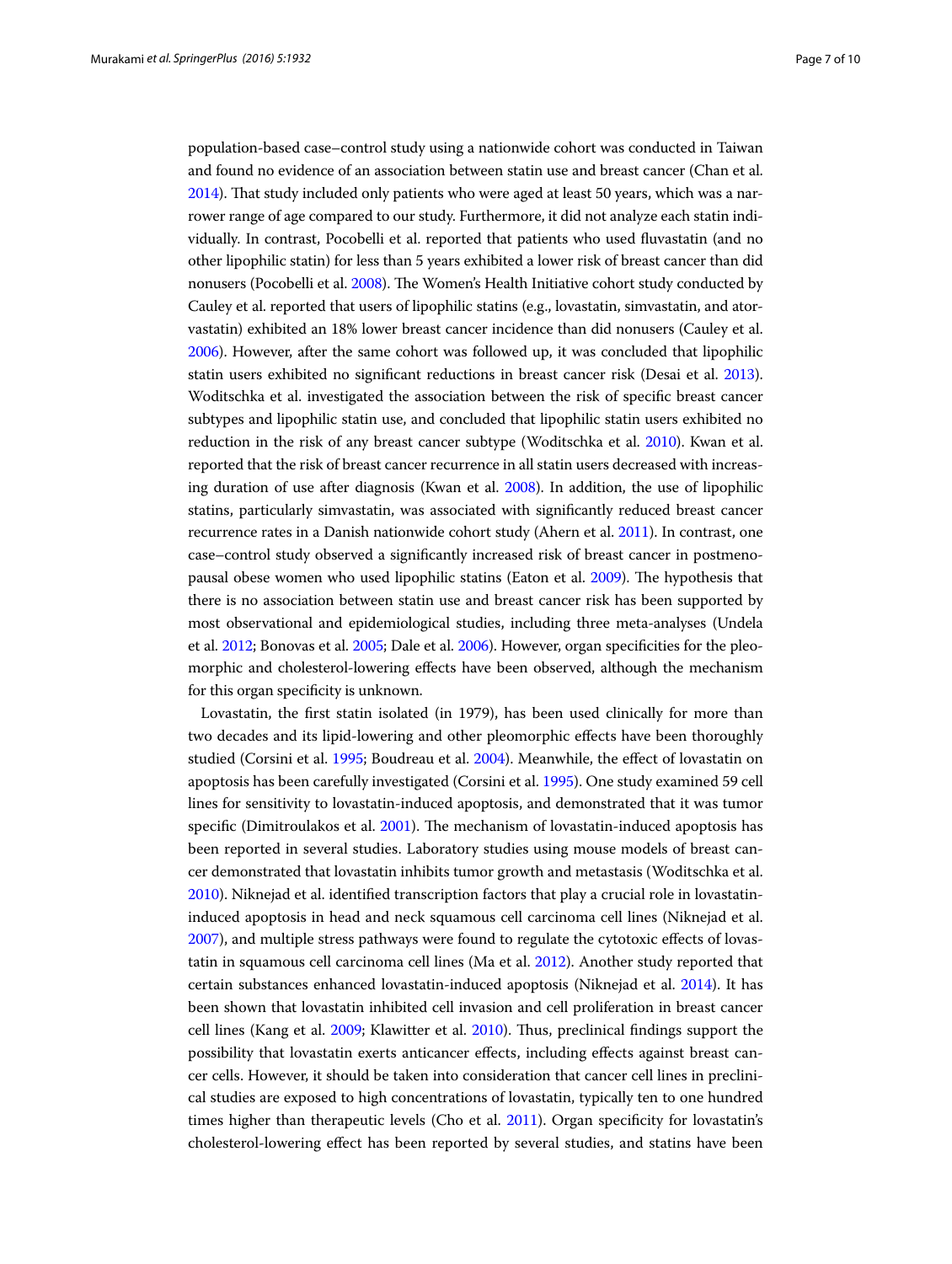described as exhibiting organ specificity. Lovastatin inhibits cholesterol synthesis in several organs, whereas pravastatin inhibits cholesterol synthesis mainly in the liver and ileum (Koga et al. [1990](#page-8-26); Tsujita et al. [1986\)](#page-9-9). This may explain why each statin exhibits different characteristics in terms of their pleomorphic effects.

## **Limitations**

Some limitations of our study should be considered. First, although age, urbanization level, and comorbidities using the CCI were adjusted for, we did not examine other confounding factors that may have influenced results of this study, such as age at menarche, age at menopause, a family history of breast cancer, a history of benign breast disease, postmenopausal hormone replacement use, and the mammographic screening status (Eliassen et al. [2005\)](#page-8-27). Second, it is impossible to ensure that all patients who were prescribed statins complied with their treatments. In addition, data about doses and duration were not available. Third, each statin has been available in the Taiwanese market for different periods of time, and these differences may have influenced the statistical results. Fourth, because of the limitation of the time range of the database, which included only the seven years between 2004 and 2010, our study included participants exposed to statins within the 3 years prior to the index date when their breast cancer was diagnosed. However, 3 years may be not long enough to develop or prevent a cancer, and statin users are expected to take the medication lifelong to treat hyperlipidemia. Further study over a longer exposure time may be needed in the future.

## **Conclusions**

In summary, although no consensus has been established regarding the relationship between statin use and breast cancer risk, our study indicated that lovastatin is a potential chemopreventive agent against breast cancer. Further detailed research is warranted.

#### **Abbreviations**

CCI: Charlson Comorbidity Index; CI: confidence interval; ICD: International Classification of Diseases; LHID2005: Longitudinal Health Insurance Database 2005; NHI: National Health Insurance; OR: odds ratio.

#### **Authors' contributions**

RM, CC and H-WL were the chief investigators and initiated the study. RM, C-EL, and H-WL designed the research. CC, P-CT, and H-WL were responsible for the administrative work and data collection. CC, S-YL and H-WL were responsible for the statistical analysis and interpretation of the data. RM, C-EL, and J-CC wrote the first draft of the paper. T-FW, Y-HS, J-CC, S-YL, I-FC, and S-KH revised the draft for intellectual content. All authors contributed to the final version. All authors read and approved the final manuscript.

#### **Author details**

<sup>1</sup> Department of Family Medicine, Wan Fang Hospital, Taipei Medical University, Taipei, Taiwan. <sup>2</sup> Division of Plastic Surgery, Department of Surgery, Wan Fang Hospital, Taipei Medical University, Taipei, Taiwan. <sup>3</sup> Department of Public Health, School of Medicine, College of Medicine, Taipei Medical University, Taipei, Taiwan. <sup>4</sup> Evidence-Based Medicine Center, Wan Fang Hospital, Taipei Medical University, Taipei, Taiwan. 5 Cochrane Taiwan, Taipei Medical University, Taipei, Taiwan. <sup>6</sup> School of Public Health, Taipei Medical University, Taipei, Taiwan. <sup>7</sup> Department of Leisure Industry and Health Promotion, National Taipei University of Nursing and Health Sciences, Taipei, Taiwan. <sup>8</sup> Graduate Institute of Management of Technology, National Chiao Tung University, Hsinchu, Taiwan. 9 Institute of Management of Technology, National Chiao Tung University, Hsinchu, Taiwan. <sup>10</sup> Department of Mathematics, Soochow University, 70 Linhsi Road, Shihlin, Taipei, Taiwan.

### **Acknowledgements**

This study was based in part on data from the National Health Insurance Research Database provided by the Bureau of National Health Insurance, Department of Health and managed by National Health Research Institutes and supported by the Ministry of Science and Technology under Grant Number NSC101-2118-M-031-001-MY2 and Taipei Medical University – Wan Fang Hospital under the Grant Number 104TMU-WFH-05. The interpretation and conclusions contained herein do not represent those of Bureau of National Health Insurance, Department of Health, or National Health Research Institutes.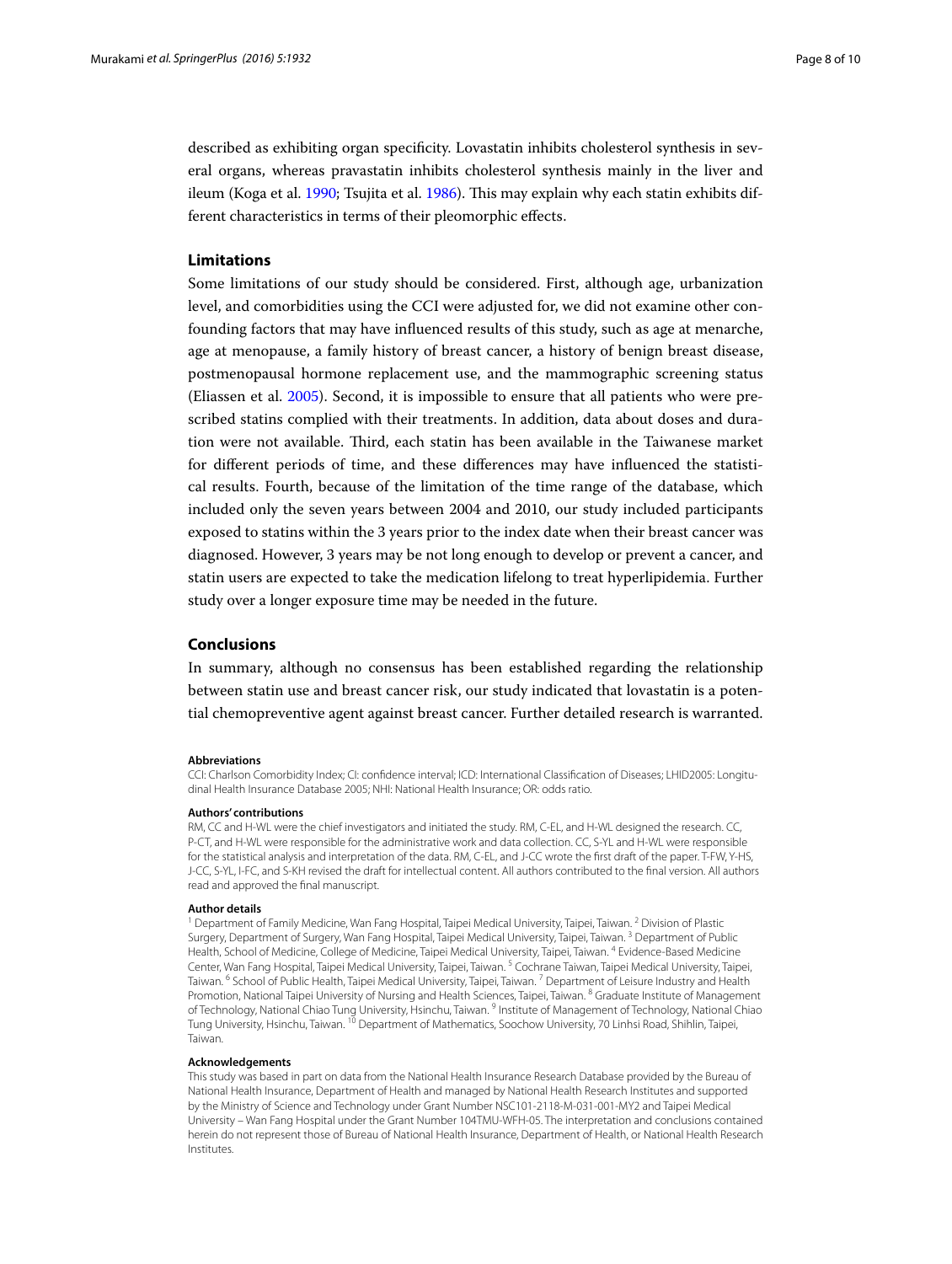#### **Competing interests**

The authors declare that they have no competing interests.

Received: 24 May 2016 Accepted: 27 October 2016 Published online: 08 November 2016

#### **References**

- <span id="page-8-12"></span><span id="page-8-5"></span>Ahern TP, Pedersen L, Tarp M, Cronin-Fenton DP, Garne JP, Silliman RA, Sørensen HT, Lash TL (2011) Statin prescriptions and breast cancer recurrence risk: a Danish nationwide prospective cohort study. J Natl Cancer Inst 103:1461–1468 Ahern TP, Lash TL, Damkier P, Christiansen PM, Cronin-Fenton DP (2014) Statins and breast cancer prognosis: evidence
	- and opportunities. Lancet Oncol 15:e461–e468
- <span id="page-8-21"></span>Bonovas S, Filioussi K, Tsavaris N, Sitaras NM (2005) Use of statins and breast cancer: a meta-analysis of seven randomized clinical trials and nine observational studies. J Clin Oncol 23:8606–8612
- <span id="page-8-15"></span>Boudreau DM, Gardner JS, Malone KE, Heckbert SR, Blough DK, Daling JR (2004) The association between 3-hydroxy-3-methylglutaryl conenzyme A inhibitor use and breast carcinoma risk among postmenopausal women: a case– control study. Cancer 100:2308–2316
- <span id="page-8-10"></span>Boudreau DM, Yu O, Miglioretti DL, Buist DS, Heckbert SR, Daling JR (2007) Statin use and breast cancer risk in a large population-based setting. Cancer Epidemiol Biomark Prev 16:416–421
- <span id="page-8-6"></span>Campbell MJ, Esserman LJ, Zhou Y, Shoemaker M, Lobo M, Borman E, Baehner F, Kumar AS, Adduci K, Marx C, Petricoin EF, Liotta LA, Winters M, Benz S, Benz CC (2006) Breast cancer growth prevention by statins. Cancer Res 66:8707–8714
- <span id="page-8-2"></span>Cancer research UK (2013) Breast cancer incidence statistics. [http://www.cancerresearchuk.org/cancer-info/cancerstats/](http://www.cancerresearchuk.org/cancer-info/cancerstats/types/breast/) [types/breast/.](http://www.cancerresearchuk.org/cancer-info/cancerstats/types/breast/) Accessed 20 Nov 2013
- <span id="page-8-17"></span>Cauley JA, McTiernan A, Rodabough RJ, LaCroix A, Bauer DC, Margolis KL, Paskett ED, Vitolins MZ, Furberg CD, Chlebowski RT, Women's Health Initiative Research Group (2006) Statin use and breast cancer: prospective results from the Women's Health Initiative. J Natl Cancer Inst 98:700–707

<span id="page-8-8"></span>Chajes V, Romieu I (2014) Nutrition and breast cancer. Maturitas 77:7–11

- <span id="page-8-16"></span>Chan TF, Wu CH, Lin CL, Yang CY (2014) Statin use and the risk of breast cancer: a population-based case–control study. Expert Opin Drug Saf 13:287–293
- <span id="page-8-25"></span>Cho KJ, Hill MM, Chigurupati S, Du G, Parton RG, Hancock JF (2011) Therapeutic levels of the hydroxmethylglutaryl-coenzyme A reductase inhibitor lovastatin activate Ras signaling via phospholipase D2. Mol Cell Biol 31:1110–1120
- <span id="page-8-13"></span>Corsini A, Maggi FM, Catapano AL (1995) Pharmacology of competitive inhibitors of HMG-CoA reductase. Pharmacol Res 31:9–27
- <span id="page-8-22"></span>Dale KM, Coleman CI, Henyan NN, Kluger J, White CM (2006) Statins and cancer risk: a meta-analysis. JAMA 295:74–80
- <span id="page-8-9"></span>Denoyelle C, Vasse M, Körner M, Mishal Z, Ganné F, Vannier JP, Soria J, Soria C (2001) Cerivastatin, an inhibitor of HMG-CoA reductase, inhibits the signaling pathways involved in the invasiveness and metastatic properties of highly invasive breast cancer cell lines: an in vitro study. Carcinogenesis 22:1139–1148
- <span id="page-8-18"></span>Desai P, Chlebowski R, Cauley JA, Manson JE, Wu C, Martin LW, Jay A, Bock C, Cote M, Petrucelli N, Rosenberg CA, Peters U, Agalliu I, Budrys N, Abdul-Hussein M, Lane D, Luo J, Park HL, Thomas F, Wactawski-Wende J, Simon MS (2013) Prospective analysis of association between statin use and breast cancer risk in the women's health initiative. Cancer Epidemiol Biomark Prev 22:1868–1876
- <span id="page-8-7"></span>DeSantis C, Siegel R, Bandi P, Jemal A (2011) Breast cancer statistics, 2011. CA Cancer J Clin 61:409–418
- <span id="page-8-14"></span>Dimitroulakos J, Ye LY, Benzaquen M, Moore MJ, Kamel-Reid S, Freedman MH, Yeger H, Penn LZ (2001) Differential sensitivity of various pediatric cancers and squamous cell carcinomas to lovastatin-induced apoptosis: therapeutic implications. Clin Cancer Res 7:158–167
- <span id="page-8-20"></span>Eaton M, Eklof J, Beal JR, Sahmoun AE (2009) Statins and breast cancer in postmenopausal women without hormone therapy. Anticancer Res 29:5143–5148
- <span id="page-8-27"></span>Eliassen AH, Colditz GA, Rosner B, Willett WC, Hankinson SE (2005) Serum lipids, lipid-lowering drugs, and the risk of breast cancer. Arch Intern Med 165:2264–2271
- <span id="page-8-3"></span>Health promotion Administration, Ministry of Health and Welfare (2010) Cancer Registry Report 2010. [http://www.hpa.](http://www.hpa.gov.tw/) [gov.tw/.](http://www.hpa.gov.tw/) Accessed 1 June 2013
- <span id="page-8-4"></span>Higgins MJ, Prowell TM, Blackford AL, Byrne C, Khouri NF, Slater SA, Jeter SC, Armstrong DK, Davidson NE, Emens LA, Fetting JH, Powers PP, Wolff AC, Green H, Thibert JN, Rae JM, Folkerd E, Dowsett M, Blumenthal RS, Garber JE, Stearns V (2012) A short-term biomarker modulation study of simvastatin in women at increased risk of a new breast cancer. Breast Cancer Res Treat 131:915–924
- <span id="page-8-0"></span>International Agency for Research on Cancer (2010) Glogocan 2008 v2.0, Cancer Incidence and Mortality Worldwide: IARC Cancer Base No.10 Lyon, France: IARC 2010. <http://globocan.iarc.fr>. Published 2010. Accessed 20 Nov 2013
- <span id="page-8-11"></span>Jafari M, Rezaei M, Kalantari H, Hashemitabar M (2013) Determination of cell death induced by lovastatin on human colon cell line HT29 using the comet assay. Jundishapur J Nat Pharm Prod 8:187–191
- <span id="page-8-1"></span>Jemal A, Siegel R, Xu J, Ward E (2010) Cancer statistics. CA Cancer J Clin 60:277–300

<span id="page-8-23"></span>Kang S, Kim ES, Moon A (2009) Simvastatin and lovastatin inhibit breast cell invasion induced by H-Ras. Oncol Rep 21:1317–1322

- <span id="page-8-24"></span>Klawitter J, Shokati T, Moll V, Christians U, Klawitter J (2010) Effects of lovastatin on breast cancer cells: a proteo-metabonomic study. Breast Cancer Res 12:R16
- <span id="page-8-26"></span>Koga T, Shimada Y, Kuroda M, Tsujita Y, Hasegawa K, Yamazaki M (1990) Tissue-selective inhibition of cholesterol synthesis in vivo by pravastatin sodium, a 3-hydroxy-3-methylglutaryl coenzyme A reductase inhibitor. Biochim Biophys Acta 1045:115–120
- <span id="page-8-19"></span>Kwan ML, Habel LA, Flick ED, Quesenberry CP, Caan B (2008) Post-diagnosis statin use and breast cancer recurrence in a prospective cohort study of early stage breast cancer survivors. Breast Cancer Res Treat 109:573–579